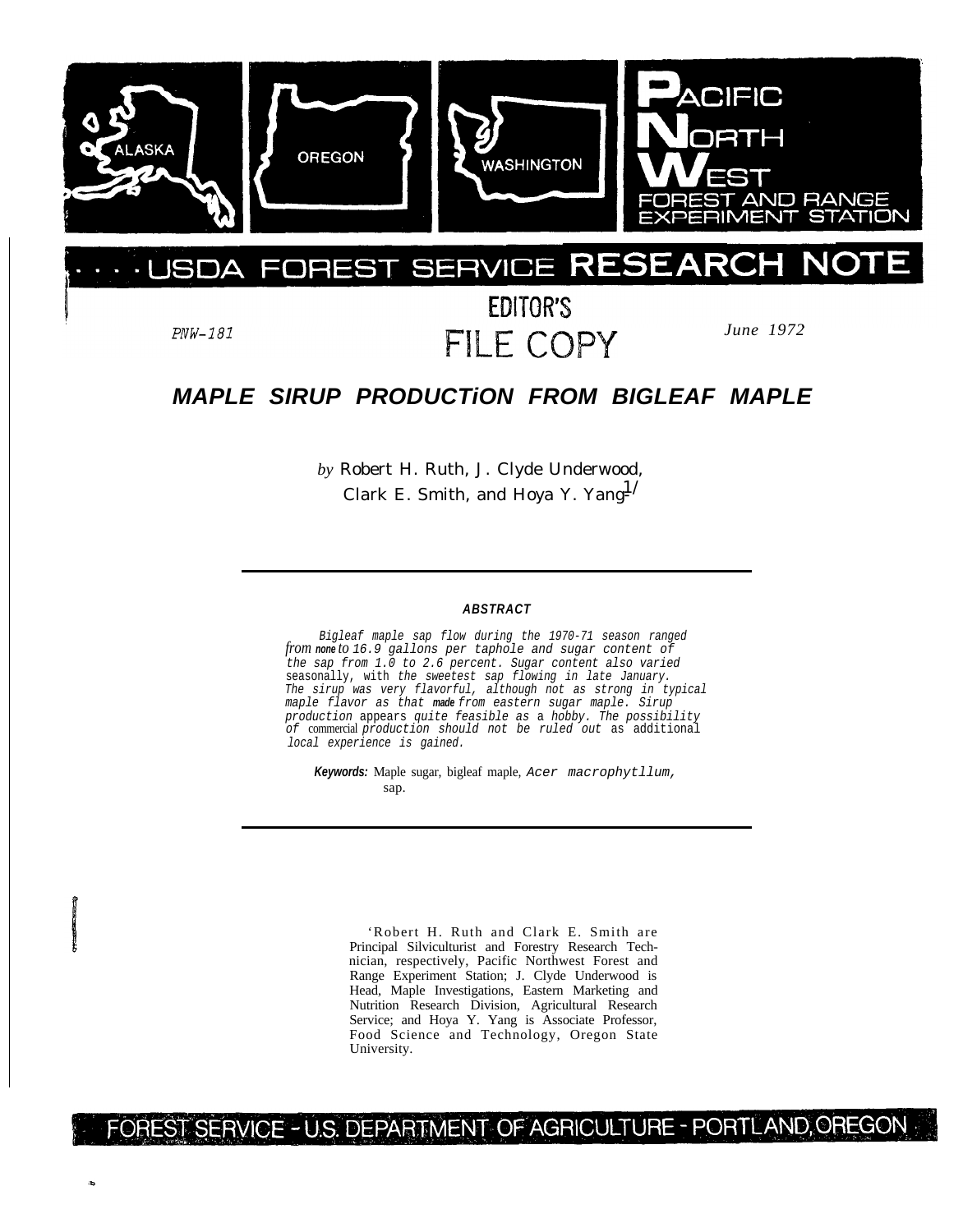#### *lNTRODUCT/ON*

Maple sirup has been made from the sap of bigleaf maple ( Acer *macrophyllum* ) on numerous occasions *(1,* 2, 9), but we find no record of commercial sirup production. This contrasts with the large maple sirup industry developed around the sugar maple *( Acer saccharum* ) of the northeastern United States. Recent work with sugar maple is resulting in increased sap flows, greater efficiency in handling and processing, and better control of flavor. The exploratory study reported here was undertaken to evaluate sap flow characteristics of bigleaf maple and the quality of bigleaf maple sirup. In addition, we hoped to gain an initial insight into the economic feasibility of maple sirup production in the Pacific Northwest.

Bigleaf maple is the largest and most valuable western maple. Its range extends from the mountains of southern California, northward through the western parts of Oregon, Washington, and British Columbia almost to the southern tip of Alaska. It grows on a variety of soils, but best growth is on deep alluvial soils near streams. Occasionally pure stands are found, but bigleaf maple generally occurs singly or in small groups. Mature trees average about 50 feet tall and 18 inches in diameter. Growth is rapid for the first 40 to 60 years, with maturity reached at 150 years or more. Bigleaf maple is a tolerant species, especially when young, and frequently is surrounded by taller conifers ( 4).

Past experience with bigleaf maple in the Pacific Northwest has shown an annual sap flow of 3 to 6 gallons per tree, with about 35 gallons of sap required to make 1 gallon of sirup. Using the "Rule of 86" formula

**66 = Gallons of sap to Sap sugar content, % make 1 gallon sirup**

the sugar content of the sap must have been about 2.5 percent. This approximates the general average for sugar maple (20).

Experience with eastern sugar maple has shown that sap flow is correlated with cool nights when temperatures drop to  $34^{\circ}$  F. or lower, followed by warming conditions up to  $40^\circ$  to  $50^\circ$  F. the next day. The eastern sugar bush has a continental climate with prolonged periods of freezing weather, and sap flow is delayed until warming trends occur in the spring. Our study area has a mild climate with frequent warm days. Sugar weather depends on occurrence of cold nights, which may occur almost anytime during the winter. Steele  $\frac{2}{l}$ found that trees producing well at the beginning of the sap-flow season continued for that season and tended to be good producers in subsequent seasons. Similar results have been reported for sugar maple ( 6, l0).

<sup>&#</sup>x27;Robert W. Steele. Final summary report of the maple sap study at Wind River. USDA Forest Serv. In service Rep., 6 p. (unpublished). 1948.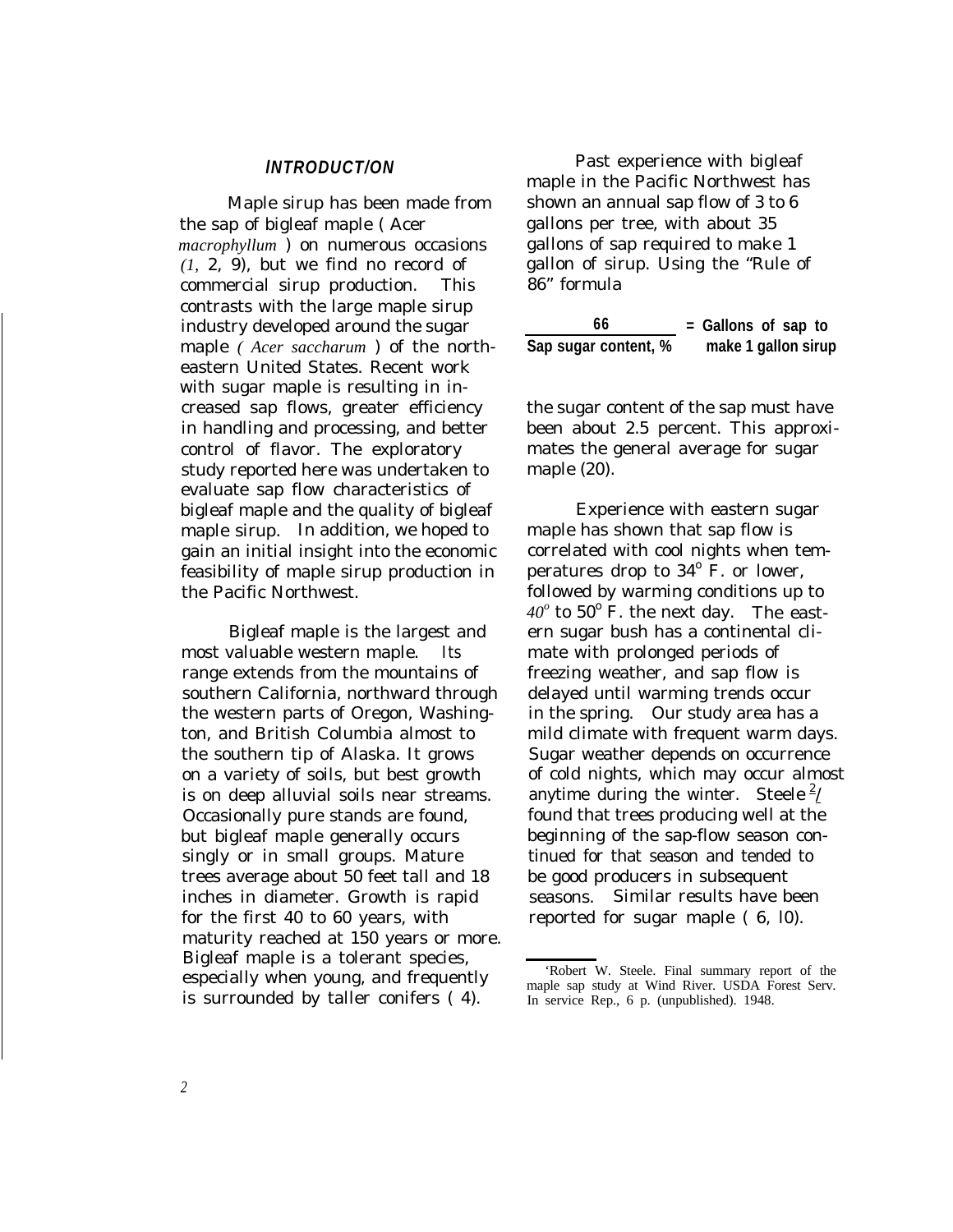In contrast to an eastern sugar bush, our study area has little soil freezing. Annual precipitation is about 40 inches; mostly falling as winter rain. Soil moisture appears readily available for uptake by tree roots during the entire sap-flow season. Based on 12-year records near the study area, most bigleaf maple leaves have fallen by October 28, and buds begin to burst about March 23. The sap-flow season for bigleaf maple is tapering off about the time it begins in an eastern sugar bush.

### **METHODS**

#### *Tapping and Sap Collection*

On November 17, 1970, about 2 weeks after leaf fall, we tapped 13 bigleaf maple trees ranging in size from 12 to 30 inches diameter breast high gro wing under a variety of conditions<sup>3</sup>/ Five were in a mixed stand of maple, Douglas-fir ( Pseudotsuga *menziesii),* grand fir *( Abies grandis),* and red alder ( Alnus rubra) (fig. 1). The others were in a cutting area wher e all the conifers had been removed. These essentially were free of compatition in the overstory, but there was a vigorous brush understory. We selected the healthier, full-crowned trees, although some had sustained top damage in past years. Samples of six trees showed an age range from *78* to 183 years.



*Figure 1 .-Bigleaf maple tree surrounded by taller conifers.*

Initially, 11 trees were tapped with one taphole and two of the larger trees with two, for a total of 15. Taphole diameter was one-half inch and depth, 2-l/2 to 3 inches. Metal sap spouts were sterilized in anautoclave, and a germicidal pellet containing 250 milligrams paraformaldehyde was inserted in each taphole to retard

<sup>&</sup>lt;sup>3</sup> The authors gratefully acknowledge permission to tap maple trees on property owned by **Starker** Forests, Philomath, Oregon, and School of Forestry, Oregon State University, Corvallis, Oregon.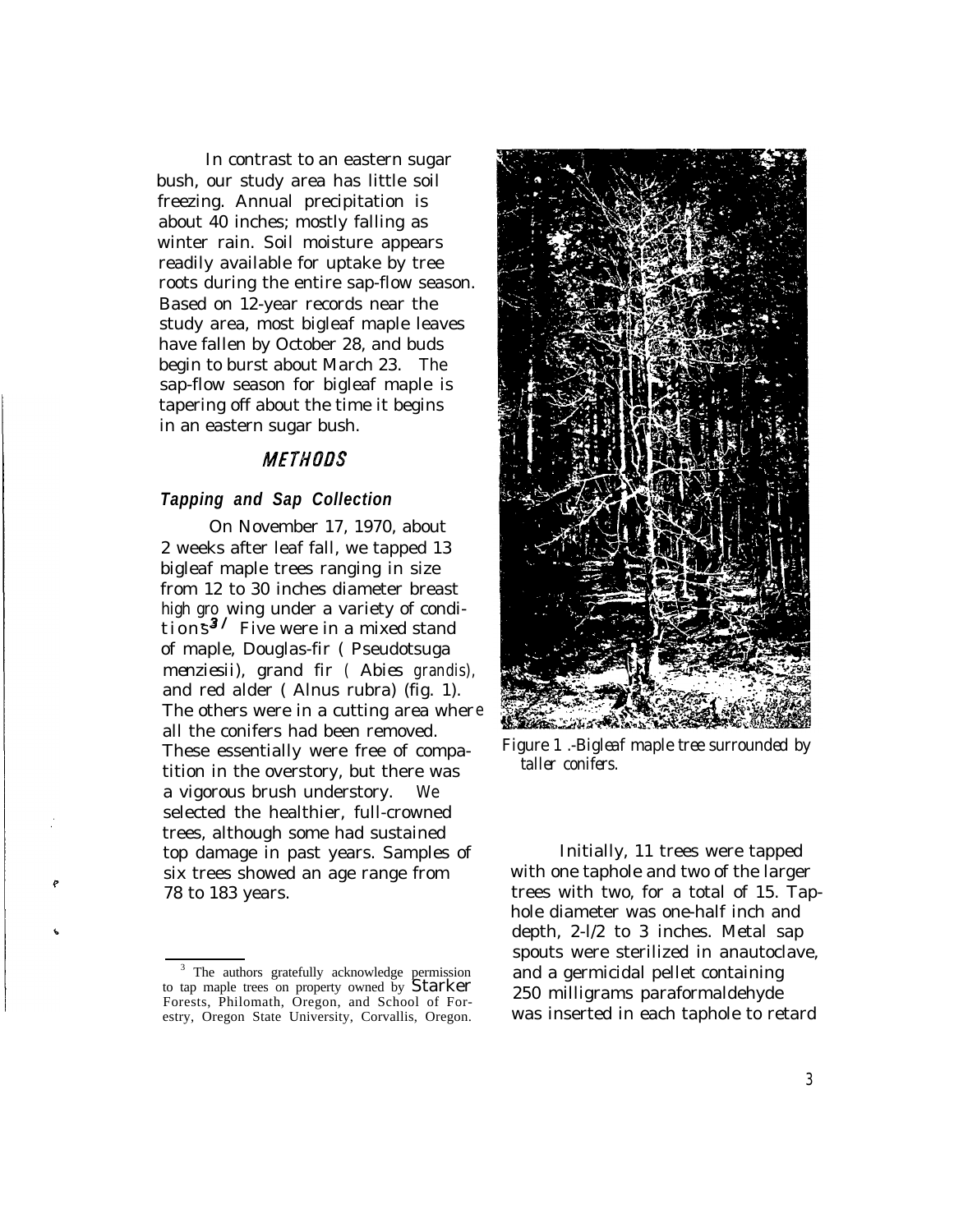microbial action. Rubber rain guards were placed around the spouts to prevent rainwater coming down the stem from running into the plastic sap collection bags (fig. 2). A supplemental test comparing flow from old and new tapholes was carried out on three trees January 25 to February 8. Consequently, on February 8, old tapholes were abandoned in the remaining trees and new tapholes tapped about 6 inches away.

Two trees were completely abandoned on January 18 as nonproducers. Six new trees were added at this time. Five were bored with one taphole and one tree with two tapholes. Sap collections were continued at about weekly intervals until bud bursting began in the spring.

U. S. Weather Bureau observations at Corvallis, Oregon, about 5 miles distant and at about the same elevation, were used to characterize conditions at the study area.

A portable refractometer was used in the field beginning December 16 to approximate the sugar content of the sap in degrees  $Brix<sup>4</sup>/$ from each taphole at each collection. The average Brix reading from each taphole was used to compare sweetness of the sap among the trees.

Laboratory Brix readings were taken on the pooled sap from each collection date and used to evaluate seasonal changes in sugar content of the sap.

#### *Sap Processing to Sirup*

The sap was concentrated to sirup in 2- to 20-gallon, steam-jacketed stainless steel kettles. The steam pressure was 55 pounds per square inch. Large batches of sap were concentrated in larger kettles first and then transferred to smaller kettles for final concentration. Most sap was processed immediately after collection from the field, but some was stored in a cold room at 33" F. for up to 24 hours.

The sap was brought to boiling quickly; then the heat was reduced to maintain a gentle, steady boiling. Scorching of sirup was at a minimum. The foam formed during the early part of the boiling was skimmed continuously. The finishing point of the sirup was determined with a laboratory refractometer. Although attempts were made to finish the sirup at 65° Brix, it was difficult to be precise because small quantities of sirup permitted rapid changes in Brix readings.

In contrast with the steam kettle method available here, commercial procedure with sugar maple sirup involves rapid boiling in large, shallow evaporators. This method brings out a better flavor than that attainable with small-scale laboratory procedures.

<sup>&#</sup>x27;Same density as a solution containing a percentage of sugar numerically equal to the Brix value. The density of sap is due to a mixture of sugar and small amounts of other dissolved solids, and the refractometer does not distinguish between the density due to sugar and that due to other solids.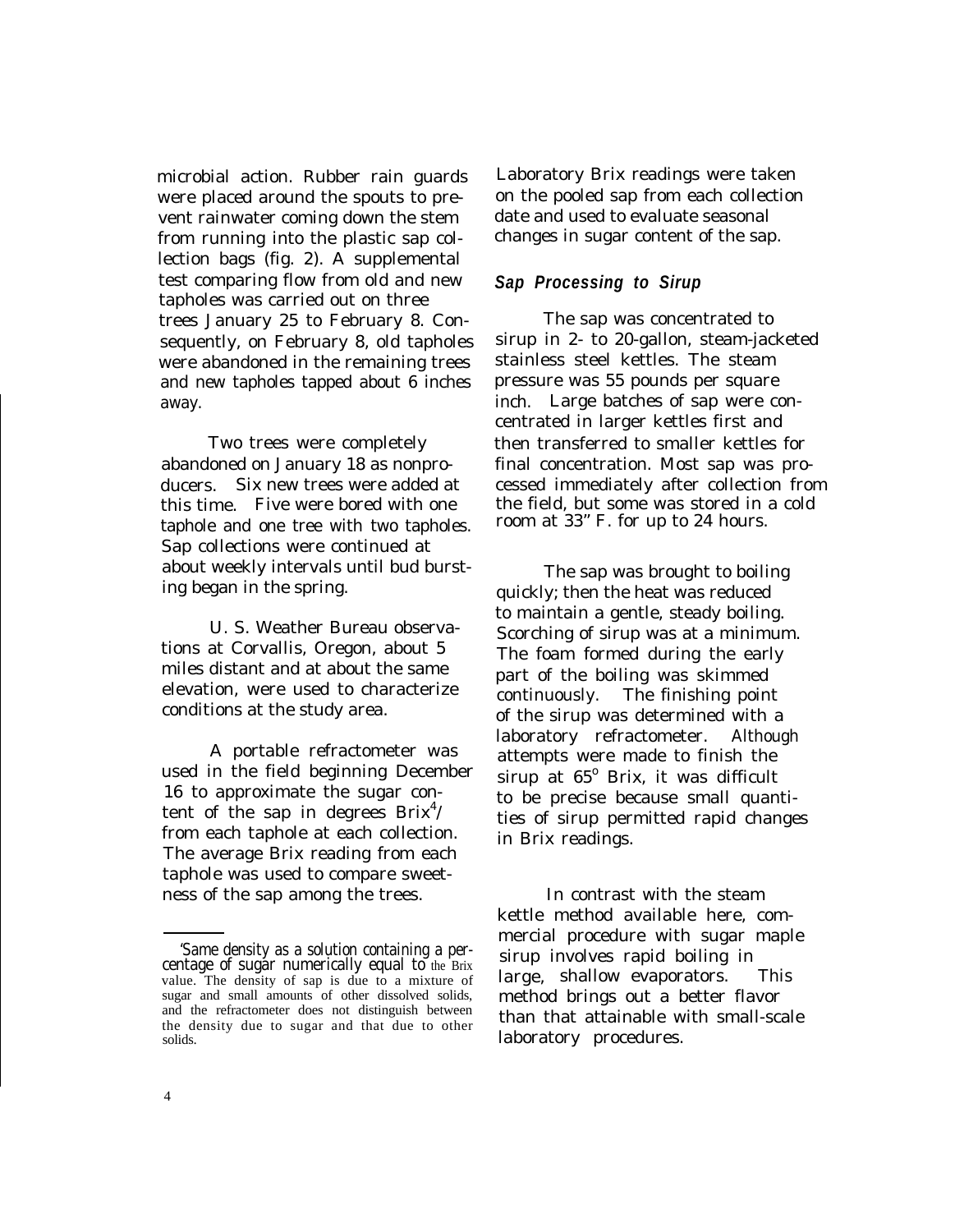

Figure 2.-Bigleaf maple trees tapped for sap collection. A, Metal sap spout. The rubber rain guard prevents rainwater from running into the sap bags. B, Method *used* to collect sap from sap bags.

#### *Laboratory Analyses*

Samples of sirup **from each** collection were sent to the Eastern Marketing and Nutrition Research Division of the Agricultural Research Service at Philadelphia for evaluation by their Maple Investigations Group. The sirups were filtered through a medium-porosity, fritted-glass filter to remove the "sugar sand. " Samples too small for filtration were let stand in test tubes until they clarified by sedimentation. As the size of many of the samples, especially those from the December runs, was too small for a complete analysis, various constituents and physical constants were run on selected samples in such a manner that a general evaluation of the season's sirup could be made. Acidity values were determined with an in-line pH meter. Conductivity constants were measured with a

Wheatstone bridge according to the official method of the Association of Official Analytical Chemists (AOAC) (3 ). Brix readings were made with a hand refractometer. Ash content was determined by the official method of the AOAC. The invert sugar value was by the Berlin method according to the AOAC. Flavor ratings were made by the members of the Maple Investigations Group.

#### *RESULTS*

#### *Sap Flow*

Sap started flowing right after tapping on November 17, increased between December 4 and 7, continued to flow intermittently at a somewhat lower level through January 21, then tapered off rapidly in late January in spite of apparently favorable sugar weather (fig. 3). This reduced sap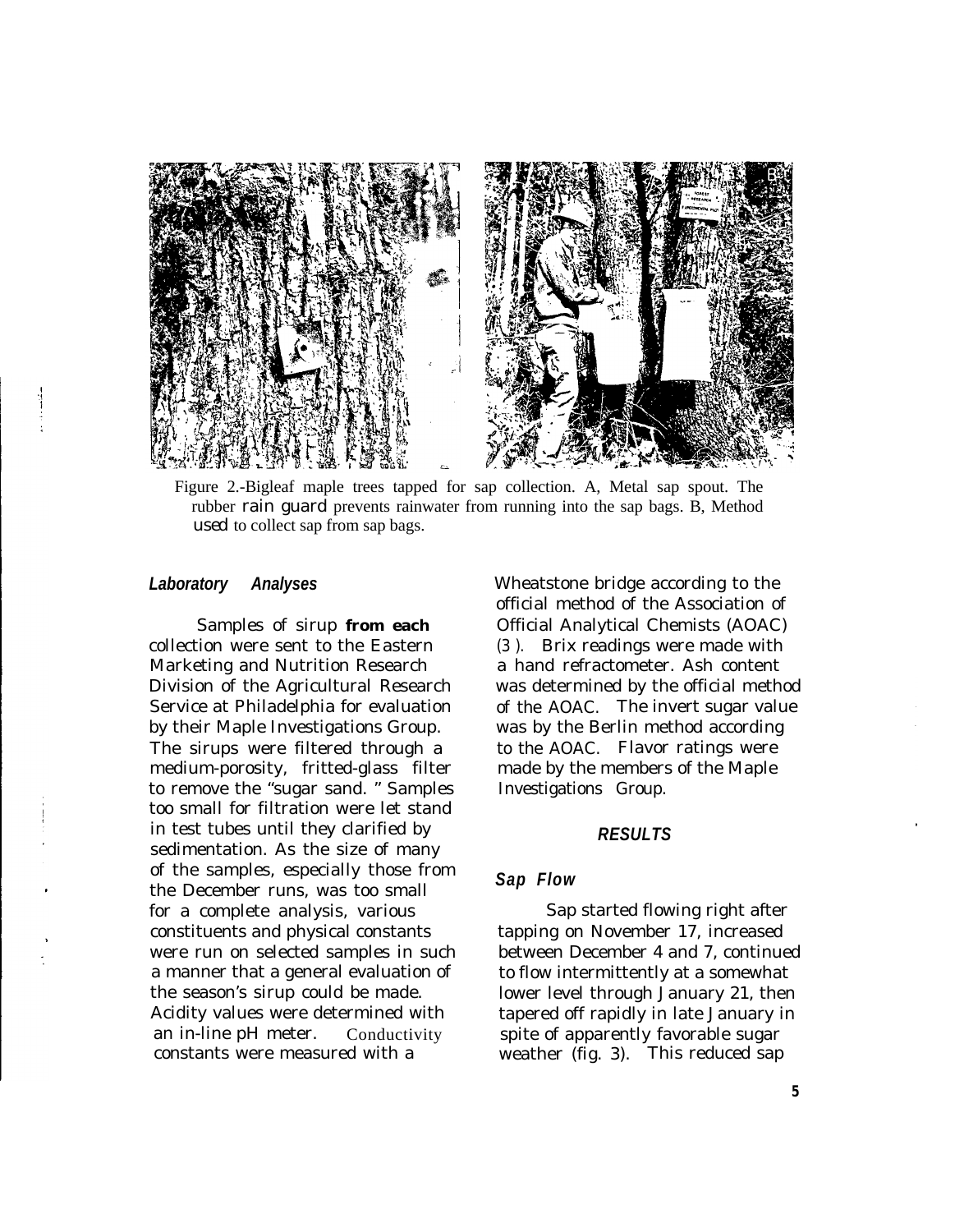

Figure 3.-Average daily bigleaf maple sap ffow per taphole. Basis 15 tapholes tapped November 17, 1970; new taps February 8, 1971.

flow led us to suspect microbial activity or some other problem in the tapholes and prompted the supplemental test comparing flow from old and new tapholes in the same tree. Sap flow from the new tapholes in this supplemental test was excellent. New tapholes tapped February 8 began to flow immediately and the sap volumes measured for the February 8-11 period were the highest of the season. This was followed by several heavy flows through March 8.

The new trees tapped January 18 produced high sap flows January 18-21 and February l-11 (fig. 4). Flows from all trees tapered off in mid-March and only a trace of sap flowed after March 22. Bud bursting was about March 29.

Total 1970-71 season sap flow per taphole for trees originally tapped November 17, 1970, ranged from zero to almost 17 gallons (table 1). Similar wide variation occurred among the seven tapholes in trees added to the study January 18. Sap flow from these trees ranged from 1.2 to 7.9 gallons per taphole. During the study, we collected 132 gallons of sap and made about 1.8 gallons of sirup.

During the sap-flow season, there were over 40 nightly minimums below 32" F. followed by daily maximums above freezing (fig. 5). Minimum soil temperature measured at 4-inch depth in the mineral soil was never below 33" F.

# Sugar Content

Sweetness of bigleaf maple sap varied among individual tapholes from 1.0 to 2.6 degrees Brix (table 2). Average sap sweetness varied during the season with a peak of 1.4 degrees Brix reached about January 25 (fig. 6).

6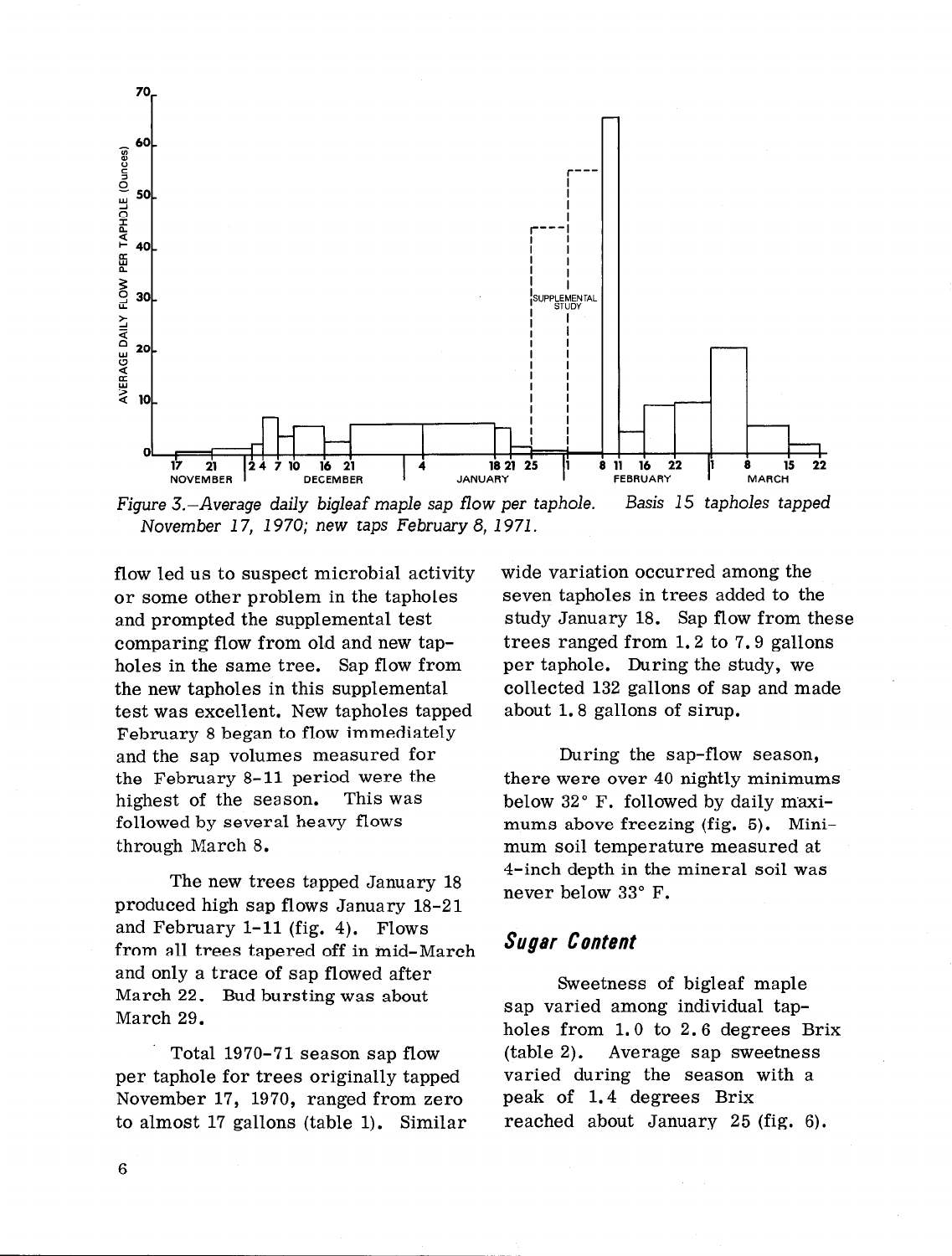

Figure 4.-Average daily bigleaf maple sap flow per taphole. Basis 7 tapholes tapped January 18, 1971.

| Table 1.--Total bigleaf maple sap flow |
|----------------------------------------|
| per taphole, 1970-71 season,           |
| trees originally tapped                |
| November 17, 1970                      |

| Taphole<br>number <sup>1</sup>                                                                    | Original<br>taps                                                                           | New<br>taps                                                                                        | Total                                                                                        |
|---------------------------------------------------------------------------------------------------|--------------------------------------------------------------------------------------------|----------------------------------------------------------------------------------------------------|----------------------------------------------------------------------------------------------|
|                                                                                                   |                                                                                            | Gallons                                                                                            |                                                                                              |
| $\frac{1}{2}$ 3 4<br>5<br>$\frac{6}{7}$<br>8<br>9<br>10<br>12<br>$\frac{57}{1}$<br>$\frac{5}{14}$ | 2/6.28<br>2/4.08<br>1.30<br>1.78<br>4/6.09<br>.74<br>1.65<br>1.36<br>4/3.81<br>2.32<br>.25 | 3/9.93<br>3/12.82<br>3/8.29<br>1.04<br>.54<br>4/7.53<br>2.93<br>6.30<br>5.26<br>3.43<br>.31<br>.66 | 16.21<br>16.90<br>9.59<br>2.82<br>6.63<br>8.27<br>4.58<br>7.66<br>9.07<br>5.75<br>.31<br>.91 |
| 15                                                                                                | 2.47                                                                                       | 12.05                                                                                              | 14.52                                                                                        |
| Total                                                                                             | 32.13                                                                                      | 71.09                                                                                              | 103.22                                                                                       |

 $\frac{1}{2}$  Srackets indicate tapholes in same tree.<br> $\frac{2}{5}$  San bag vandalized and 1 collection lost

Sap bag vandalized and 1 collection lost.

27 Sap volume from supplemental study included.

41 Sap bag overflowed on 1 occasion.

5/ Abandoned January 18.

# Sirup Quality

Results of laboratory tests on bigleaf sirup are shown in table 3. Analysis was same as that for commercial maple sirup. Typical values for a good commercial sugar maple sirup also are shown. These include a low invert sugar content and an average color toward the lighter end of the scale--reflecting recent quality improvements. The bigleaf maple sirup was concentrated in steam kettles, and this procedure is not equivalent to the commercial open-pan evaporator, where the intense heat brings out more flavor. The flavor comparison, therefore, is approximate.

Although the bigleaf maple sirup was very tasteful, all the samples were low in typical sugar maple flavor. This low level of the usual predominant flavor allowed other flavors to be identified. One was a detectable but not too objectionable varnishlike taste in some of the late-season samples. To determine the effect of additional heat, selected samples were autoclaved for 30 minutes at 15 pounds per square inch, but this did not improve the flavor. Rather, the "varnish taint" was increased in those late season samples that had it. The color of the Oregon sirup was dark for a product concentrated in steam kettles, and this does not correlate with the low value for invert sugar. Research has shown that color is proportional to the invert sugar in the sirup; the higher the invert, the darker the sirup  $(5)$ .

A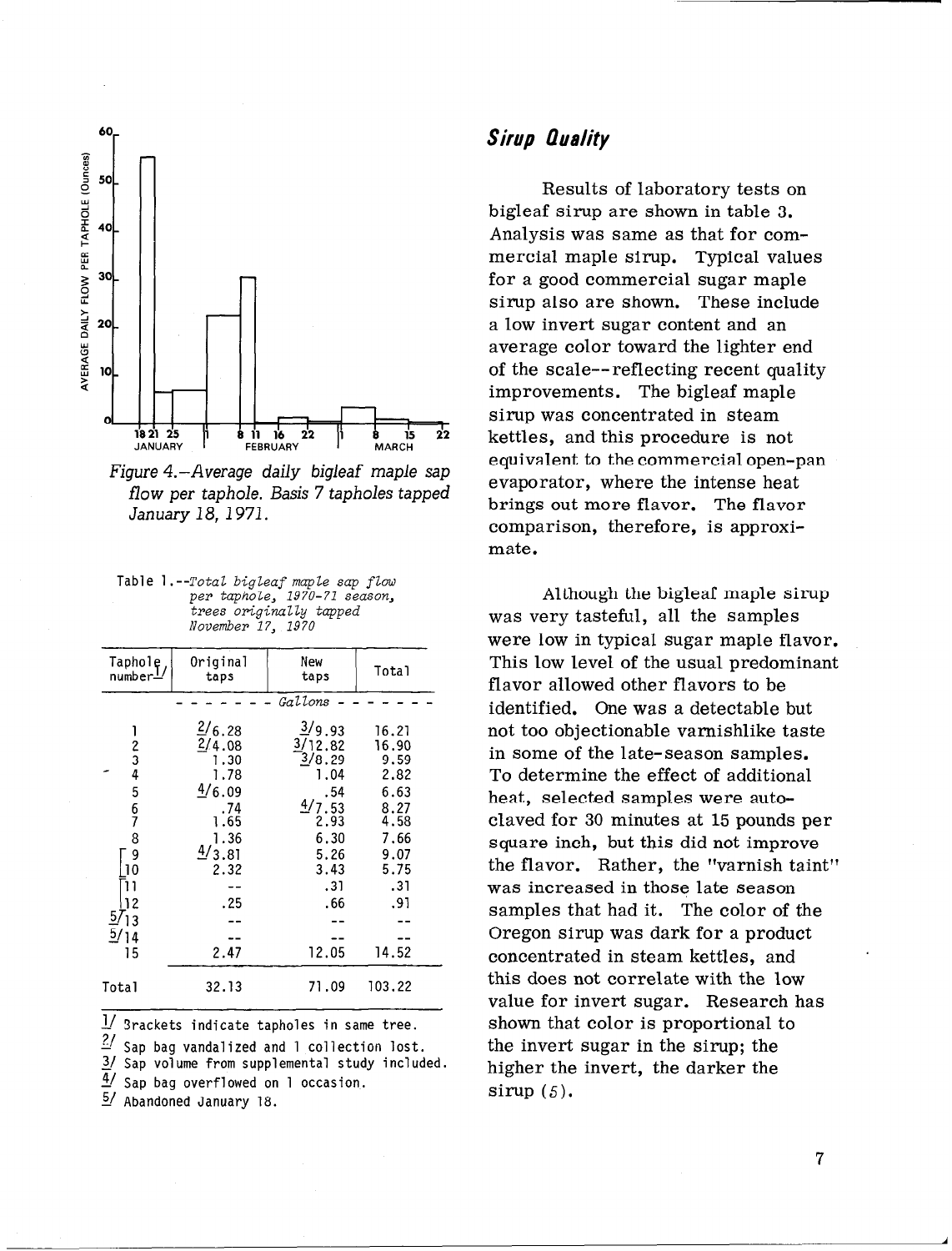

Figure 5.-Daily temperature variation during the sap flow season, Corvallis, Oregon, 1970-71.



Figure 6.-Seasonal variation in sweetness of sap collected from bigleaf maple trees, 1970-71 season.

 $\bf 8$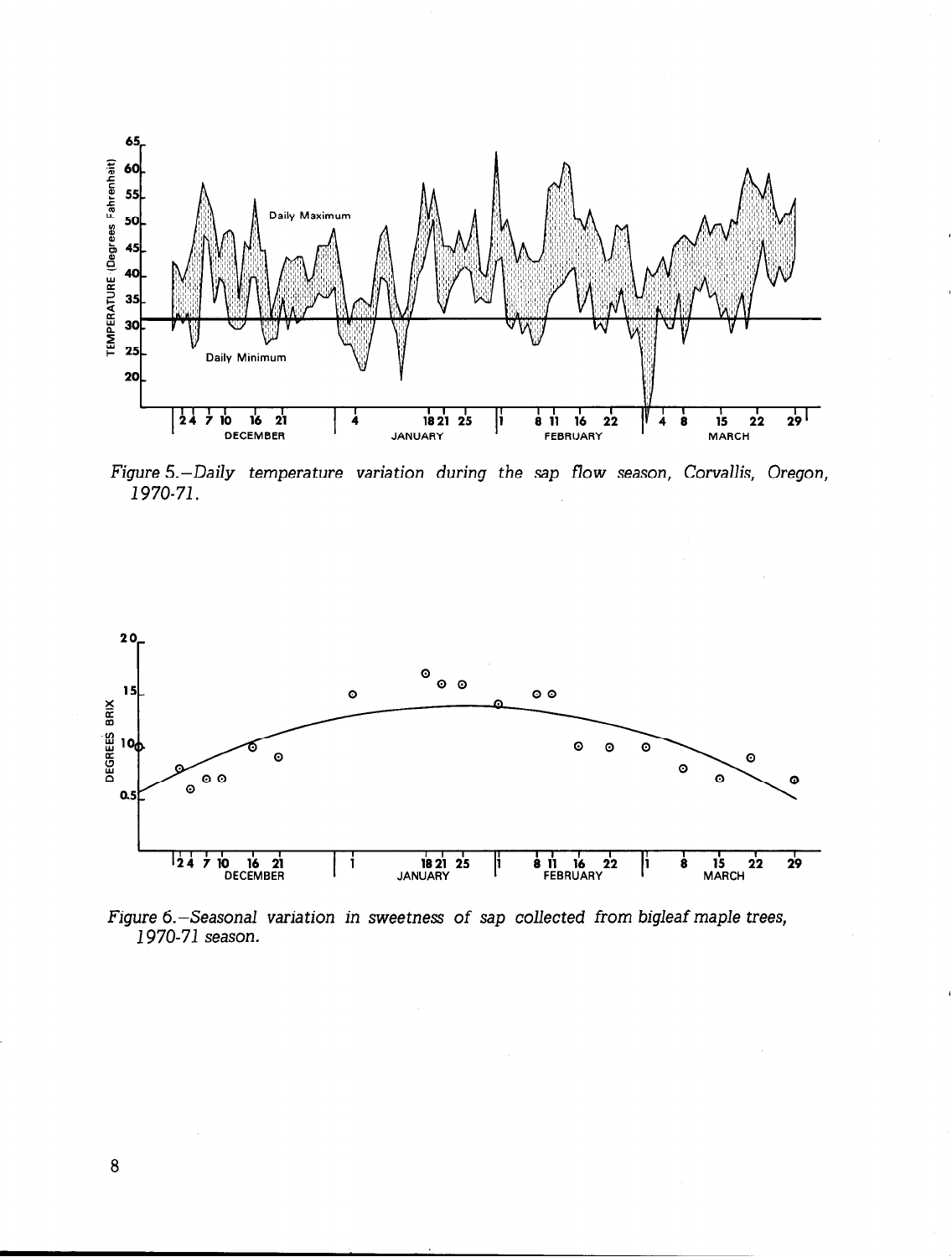|                                          | --ट                                     |
|------------------------------------------|-----------------------------------------|
| Taphole<br>numberl/                      | Sap<br>sweetness                        |
|                                          | $o_{Brix}$ <sup>2</sup> /<br>1.3<br>1.1 |
| 123456789                                | 1.0<br>1.2<br>1.0<br>1.2                |
| $\overline{0}$                           | 1.2<br>1.3<br>1.5<br>1.3                |
| 12<br>15                                 | 1.2<br>1.3<br>1.0                       |
| 16<br>17<br>18<br>19                     | 1.2<br>$\cdot$<br>1.0<br>1.2            |
| $\overline{20}$<br>$\overline{21}$<br>22 | 1.3<br>1.5<br>2.6                       |

Table 2.--Sweetness of bigleaf maple sap from *individual* tapholes

L' Brackets indicate 2 tapholes in 1 tree.

 $2/$  Approximately equal to percent sugar content.

The pH of eastern maple sirup is normally just above 7. The Oregon sirups were significantly more acidic, ranging from 4.9 in December to 6.9 for later season sirup. This may explain the lack of a typical maple flavor. Sap from sugar maple is slightly acid  $(pH 6.5 to 6.9)$ , but as soon as it begins boiling it becomes alkaline, often reaching a pH of  $9(5)$ . This alkaline condition is necessary for development of good maple flavor.

The ash content and conductivity values of the bigleaf maple sirup were both much higher than for normal sugar maple sirup. As the conductivity of the sirups is due to their salt content, these two values should and did parallel one another. The high values for the western sirup may reflect the relatively low sugar content of the bigleaf maple sap. It has been noted with all types of maple trees that sap with low sugar content produces high ash sirup due to the greater concentration needed to produce standard density sirup.

| Table 3.--Quality comparison between bigleaf maple sirup and |                                    |  |  |  |
|--------------------------------------------------------------|------------------------------------|--|--|--|
|                                                              | a fancy number 1 sugar maple sirup |  |  |  |

| Determination <sup>1/</sup>   | Number of<br>samples | Average | Range         | Sugar maple<br>range |  |
|-------------------------------|----------------------|---------|---------------|----------------------|--|
| Ash percent                   | 6                    | 3.3     | $2.0 - 5.5$   | $0.5 - 1.1$          |  |
| рH                            | 10                   | 6.3     | $4.9 - 6.9$   | $6.9 - 7.2$          |  |
| Conductivity                  | 9                    | 630     | 476-885       | 105-158              |  |
| Invert sugar percent          | 2                    | 0.32    | $0.31 - 0.32$ | $0.25 - 2.30$        |  |
| Color $grade2/$               | 18                   | B<br>×. | A-C           | AA-A                 |  |
| Eastern sugar maple<br>flavor | 18                   | Poor    | Fair-poor     | Excellent-<br>good   |  |

 $\frac{1}{\sqrt{2}}$  On sirup with 66 percent solids.

 $\frac{2}{ }$  USDA standards.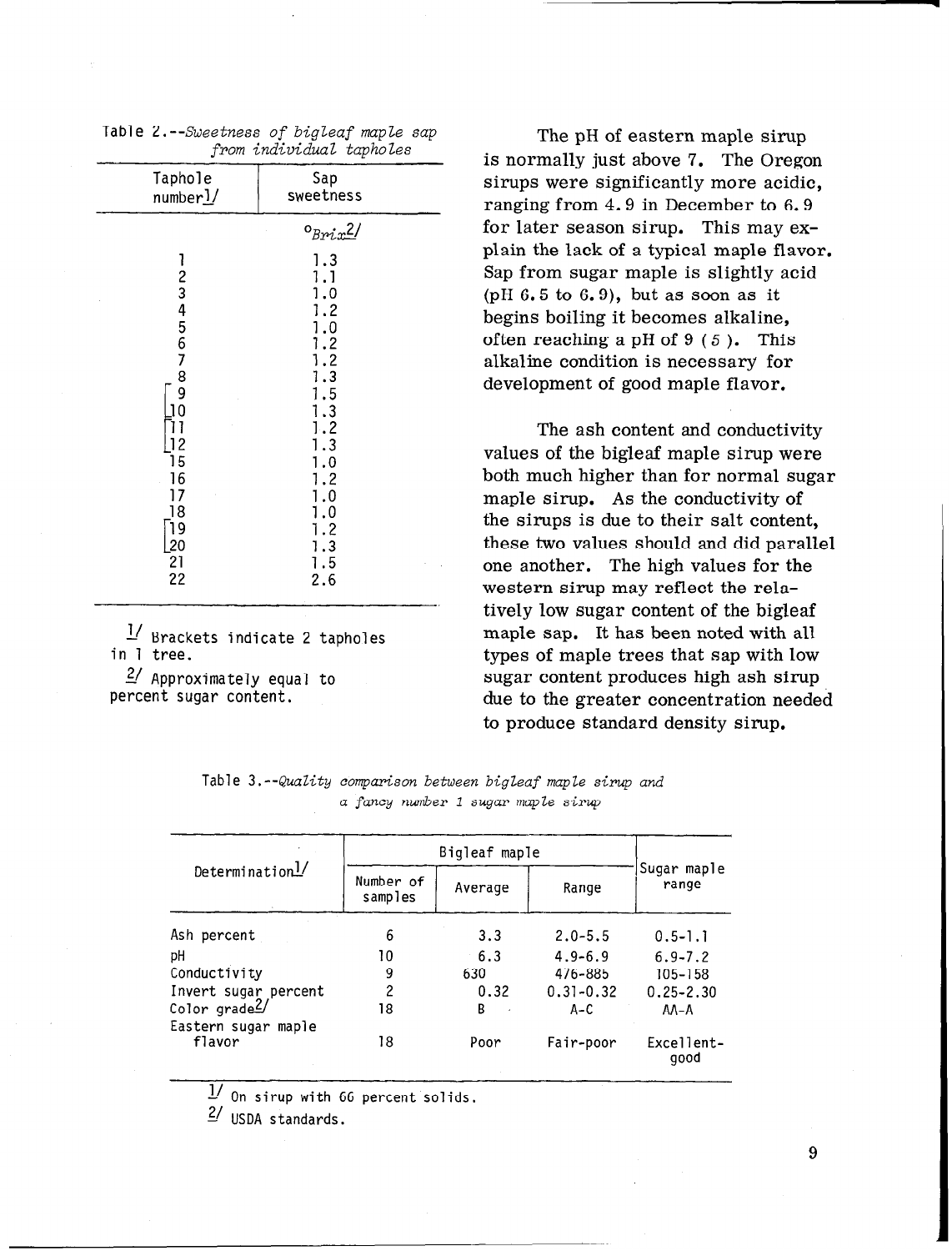### DISCUSSION AND CONCLUSIONS

Sap production of bigleaf maple may vary widely from year to year, as it does with eastern sugar maple, and the 1970-71 season studied here may prove to be above or below average. Assuming 1970-71 to be an average season, we conclude that sirup production from bigleaf maple appears fully feasible as a hobby.

Several approaches have the potential for greatly increasing production. The slowdown in late January could have been avoided by boring new tapholes sooner. A still more efficient approach might be to delay boring any tapholes until early December, thus avoiding the early season period of low sap flows. The same would apply to late flows in the spring. Collections could have been terminated in early March. This decision should be based on local freezing-thawing cycles, which will vary considerably within the range of bigleaf maple.

Production can be increased by finding new trees to replace low producers. Three of our original tapholes produced over 14 gallons of sap, even though the original tapholes were used too long, some sap bags overflowed, and some bags were vandalized. One hundred tapholes like these three should provide about 1,500 gallons of sap. Assuming an average Brix value of 1.5, this would make about 26 gallons of sir-up. Two of these three high producers were intermixed with conifers, indicating that such trees indeed should be considered in searching for

the best trees. However, experience with sugar maple is that open-growth trees produce more and sweeter sap than trees growing under crowded conditions.

Additional production should come from selection of trees with high sugar content. There was considerable variation among the study trees, with sap from one taphole containing 2.6 percent sugar, more than twice the average of the other trees. The tree with this taphole was growing in the logged-over area. Many sugar producers in the East believe it does not pay to process sap which tests less than 1.5 percent. Availability of inexpensive fuel in the West may reduce this somewhat, but possibilities of commercial production will be greatly enhanced if sweeter trees can be found. The low sugar content of early and late season sap flows is further argument for limiting sap collections to the main part of the sap-flow season.

Besides placing of germicidal pellets in the tapholes, two additional techniques developed with sugar maple offer possibilities for increased efficiency and further increases in sap production. One is the use of flexible plastic tubing for collecting sap. The tubing is connected directly to sap spouts so the sap will run by gravity directly into large collection tanks. This system eliminates the need for a large labor force to collect sap and permits one- to two-man operations to handle 1,000 or more taps. The second is the use of vacuum pumping on an unvented tubing system to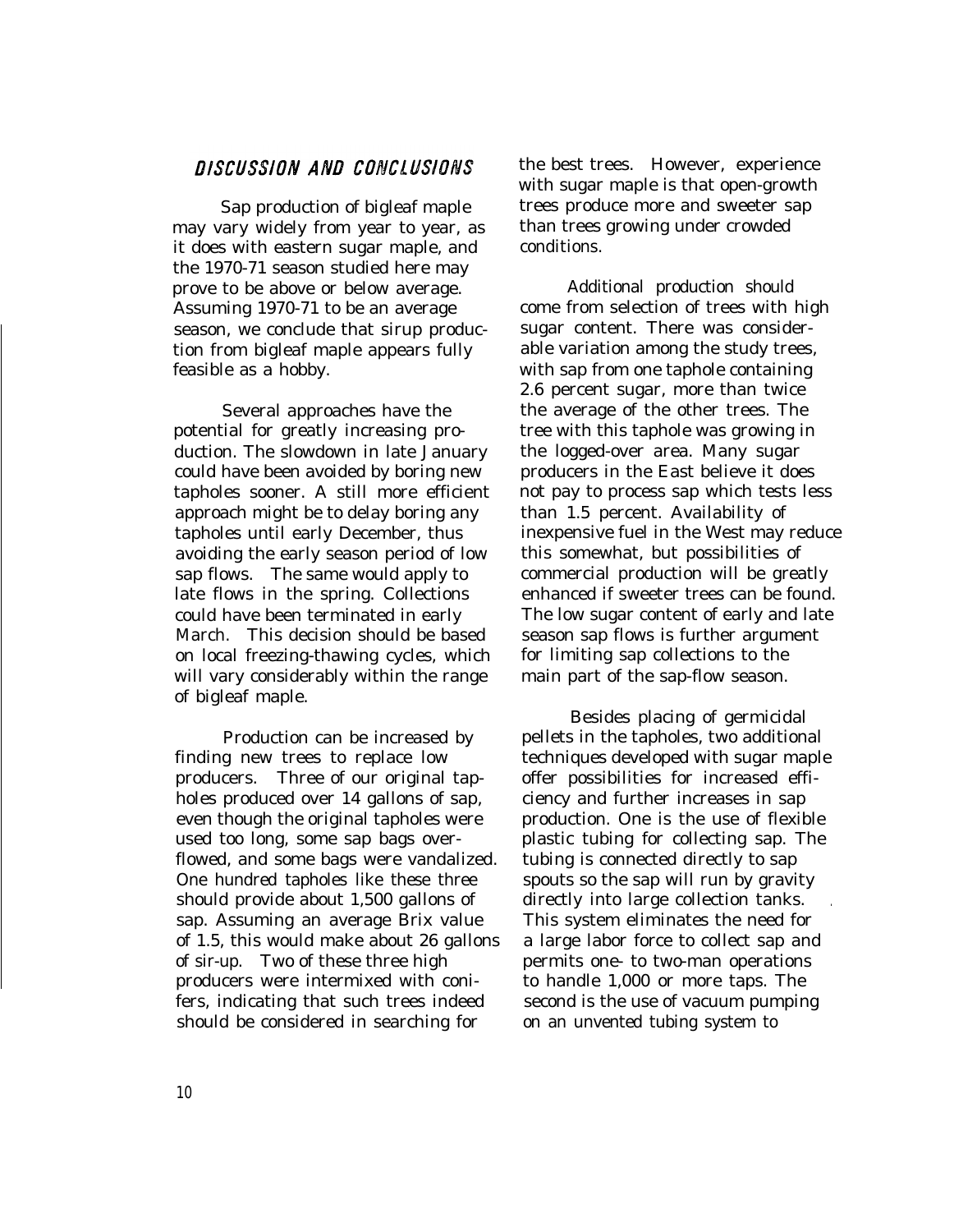increase sap yields. Fourfold increases in sap flow have been reported in some studies (7). To our knowledge, neither technique has been tried with bigleaf maple.

If the above approaches do indeed lead to production increases, commercial production may be possible. The scattered distribution of bigleaf maple trees will always be an obstacle to efficient production. The best opportunities will be in occasional pure stands or where numerous trees are accessible along all-weather roads. The composition of bigleaf maple in a stand can be improved by thinning the other species, and, of course, pure stands can be developed by planting.

Standard practice in the East is that sap must not remain in the buckets or sap bags more than a few hours before it is collected; otherwise it will ferment and spoil (10). We were not able to visit the study area frequently enough to follow this practice, and some sap remained in bags

a week or more. No sign of fermentation was noted. Perhaps microorganisms in the sap were killed by solar radiation transmitted through the sap bags (8). On the other hand. this delay may have adversely affected the flavor of the sirup.

In any event, the quality of the sirup made from the bigleaf maple trees in this study was lower than sirup from the sugar maple, being generally comparable to sirup made from eastern soft maples, such as red and silver maple. The sap from the soft maples, like the bigleaf maple sap, often is low in sugar content. Some of the bigleaf samples did have a trace of an unfamiliar "varnish" taste, but this was not too objectionable. It occurred only in late-season sap collections which may not warrant collection anyway because of low sap flow. With experience in collecting and processing bigleaf maple sap, procedures surely will be found to make a good, marketable sirup, even if its flavor may be different from that of sugar maple.

#### LITERATURE CITED

1. Anonymous

Ÿ.

1947. Hillside farmer-pastor expert with sap auger. The Sunday Oregonian Farm-Home-Garden sect. LXVI(4): 1, 10 (January 26, 1947).

2. Applegate, Jesse A.

1930. Recollections of my boyhood. 1n The Oregon Trail and some of its blazers, by Maude A. Rucker, p. 192-193. New York: Walter Neale.

11